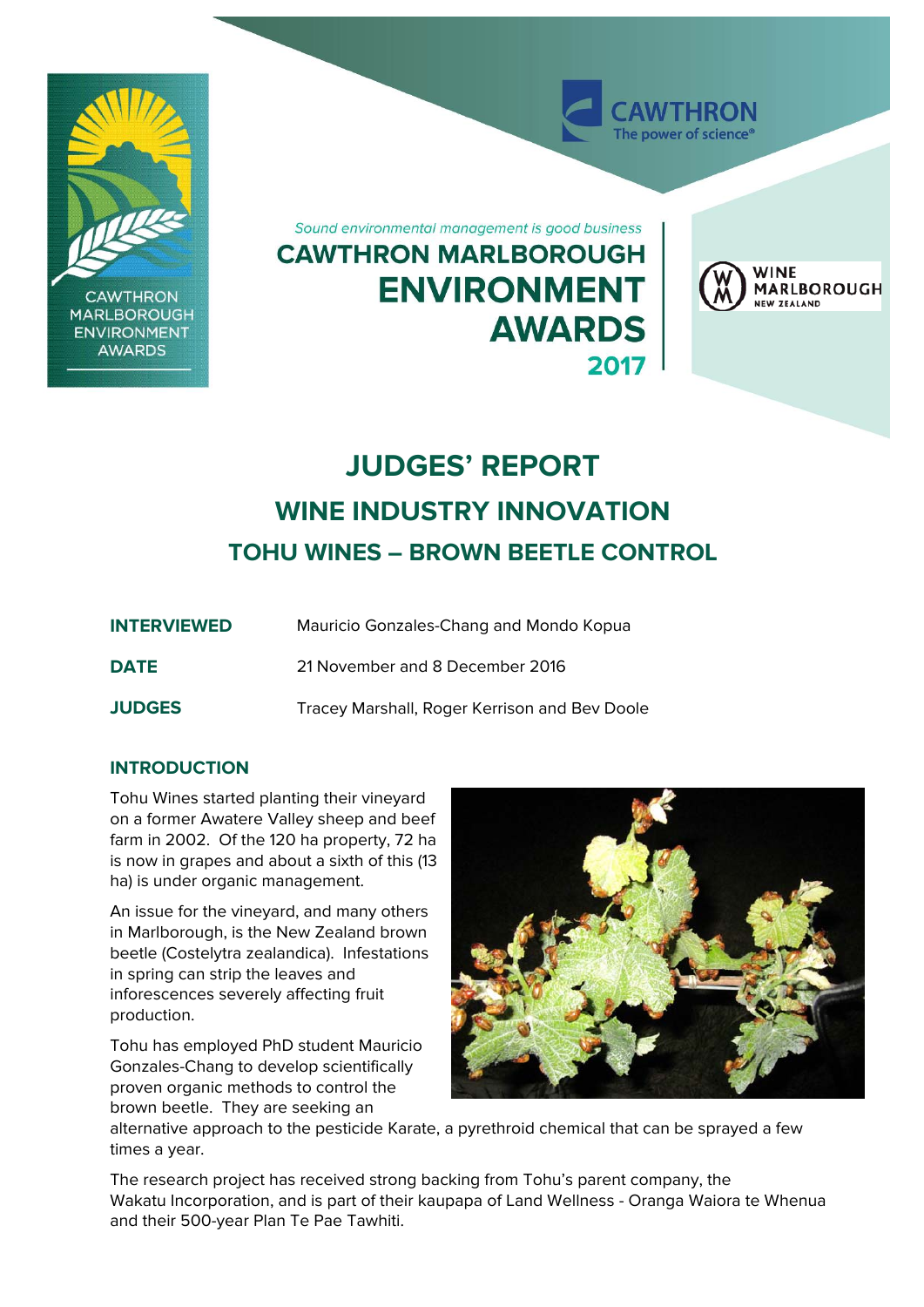Judges were impressed by the wide scope of the research project - including beetle behaviour, soil and air conditions, vineyard plantings and mussel shell mulch; the scientific rigour in measuring and monitoring results; and the desire to make solutions easily accessible to the industry and beyond.

### **GENERAL INFORMATION**

This project aims to find natural, sustainable ways to mitigate brown beetle damage to grape vines. The idea came from vineyard manager Mondo Kopua and organics consultant Bart Arnst, and they successfully applied for research funding from Callaghan Innovation.

Tohu joined up with Mauricio and Prof. Steve Wratten from Lincoln University's Bio-Protection Research Centre and trials began on the organic block in Tohu vineyard in 2013.



Brown beetle is a member of the

scarab family. It feeds from the edge of the leaf to the centre, leaving just the veins. (Different to the bronze beetle, which are smaller and eat holes in the leaves).

The brown beetle can cause severe damage and is usually controlled by the pesticide Karate. However, Karate is not an option for the increasing number of organic vineyards and it may also have a limited future in conventional vineyards.

Problems with synthetic pesticide such as Karate include:

- Kills beneficial insects as well as pests (e.g., spiders that catch brown beetles in their web).
- The targeted insect may develop resistance to Karate over time.
- Overseas markets are rejecting the use of toxic sprays as consumers seek more environmentally friendly practices.

For a better understanding of how to control the brown beetle with natural methods, Mauricio studied its lifecycle, behaviour patterns in the vineyard, and the role of external factors such as air and soil temperature. He used an infra-red camera to film flight patterns at night, and up to six people to physically count and remove beetles from the leaves.

The female brown beetles fly in spring and eat the leaves and new shoots before releasing a pheromone to attract males. After mating they drop to the ground to lay their eggs (which become grass grub larvae) and live for another 4-6 weeks after laying their eggs.

Biological methods trialled by Mauricio include planting hedges and tall miscanthus grass to intercept the beetles; using organically approved sprays to reduce the palatability of the vine leaves; and experimenting with under-vine mulches to disrupt the breeding behaviour.

Three years of data show:

- Flight depends on air temperature (needs to reach 13C).
- Numbers increase when the soil temperature reaches 16C.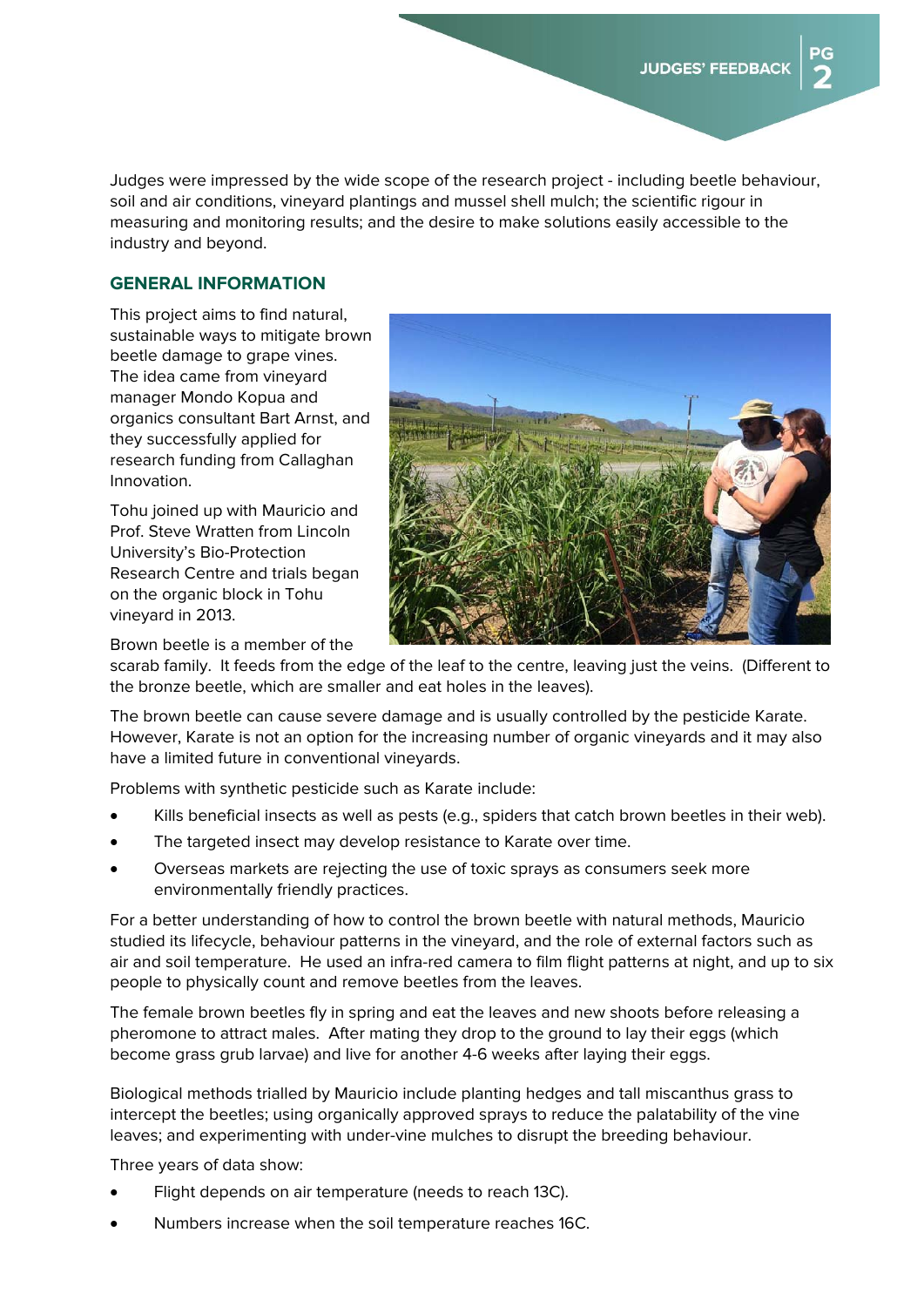ЭG

- The main flying season is October/November.
- The number of beetles and amount of damage varies from year to year, e.g. 2014 was particularly bad.
- Beetle numbers are higher at the end of rows and edges of the vineyard and decrease towards the centre.
- On the 96 plants monitored at the end of rows, counts ranged from 1000-7000 beetles a night.
- The females seem to be attracted by the vine silhouettes and could be distracted if other plants were established nearby.
- Grass grub larvae do not do so well in damp soil conditions.
- There was a significant drop in brown beetle numbers, and leaf damage, where mussel shells were used to mulch under the vines.
- Black plastic and white plastic under the rows had similar results.

Mauricio finished his PhD thesis in October 2016 and is keen to produce a brochure for growers to help them better predict brown beetle flights and combat brown beetle damage.

He is developing an app called Wingfinder which calculates the risk of beetle flight based on air temperature and soil conditions.

Being able to time the flight allows for a more targeted approach to spraying Karate, saving chemical use and fuel costs as well as reducing the negative environmental impacts.

Mussel shell mulch has benefits for weed control, moisture retention, reflecting light up into the canopy to ripen the grapes as well as inhibiting the brown beetles. It is a natural product and readily available in Marlborough as a waste product, however more research is needed into the time it takes to decay and any long-term effects on soil pH.

Over the course of the research project NZ Winegrowers and Wither Hills have added their support with the Wither Hills vineyard near Blenheim providing different growing conditions to add to the data.

Tohu has taken a pro-active approach to mitigate future risk from brown beetle damage, which is an important move as NZ Winegrowers work to achieve their aim of 20% of vineyards being organic by 2020. The results are also relevant for other horticulture industries including avocado, kiwifruit, strawberry and orange producers.

Mauricio has seen the effects of intensive land and chemical use in his home country of Chile. His desire to use his knowledge to reduce the use of chemicals and take a more natural approach to looking after the land and crops is an excellent fit with the values of Tohu and the Wakatu Corporation.

#### **PROBLEMS AND HOW THEY HAVE BEEN TACKLED**

- Miscanthus grass: This tall grass can grow up to 4 metres and was planted along the roadside to see if it the tall silhouettes would intercept or distract brown beetles. It did not grow as quickly as expected. Taking a wait-and-see approach.
- Pushed for time: brown beetles fly for just a couple of hours a night, usually 9.00 pm-11.00pm. This compresses the time for on-site observation and leaf count. Mauricio brought in Lincoln students and Tohu workers to help gather the information.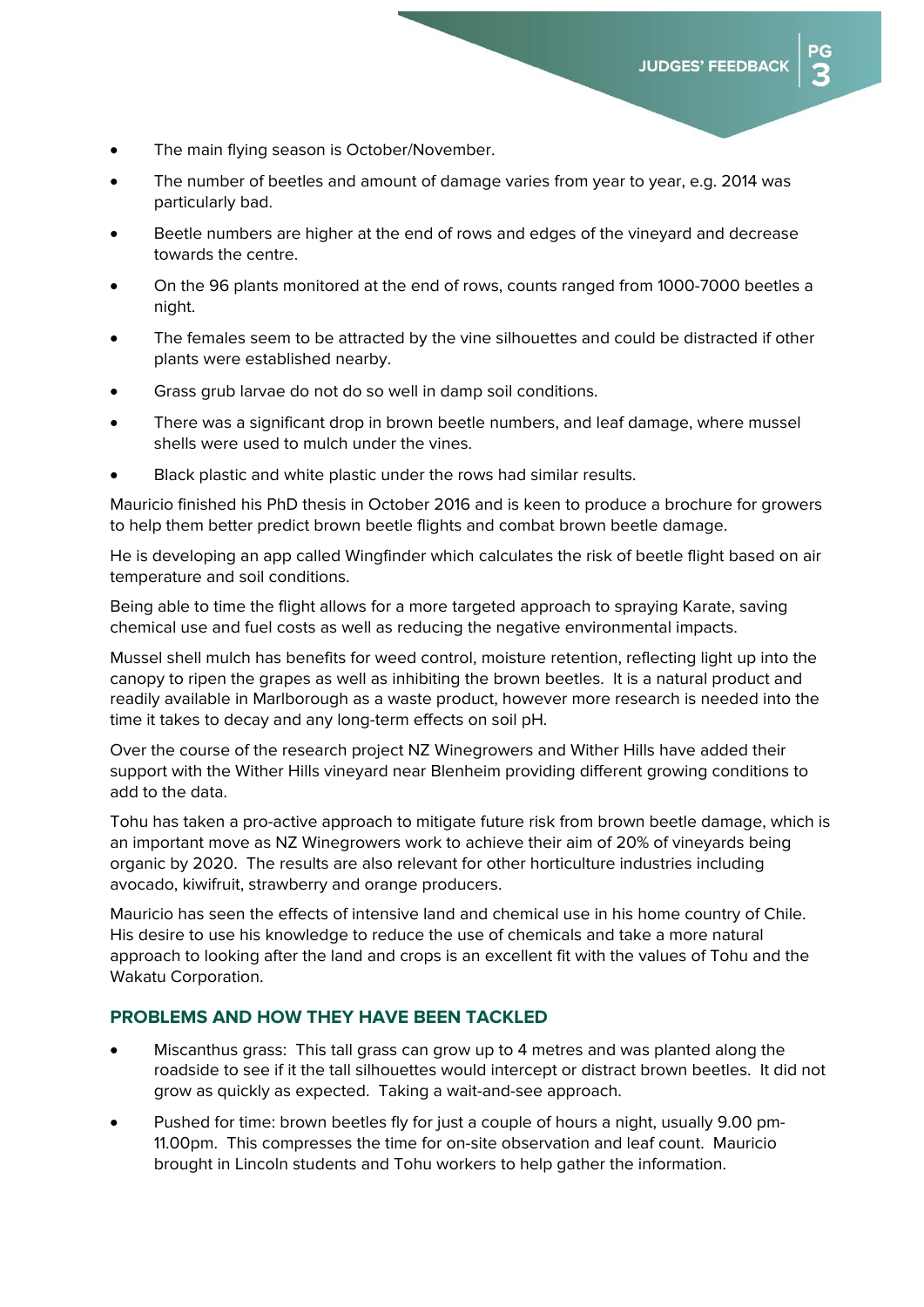ÞС

- Dynamic research: As the research progressed more variables arose, for example trying to determine why the mussel shell mulch was an effective deterrent – was it light reflection? Or coverage of bare earth? Or the nature of the material? Each discovery raises new avenues to explore. Mauricio's response is to stick to the scientific method and not jump to conclusions.
- Keeping the Board on board: With the shift to organics in the Tohu vineyard there was some concern about impact on yields and finances. However, it is a good fit with the company's cultural values of kaitiakitanga (guardianship and protection) and whanaungatanga (relationships between people and connections to nature). The Board has backed the brown beetle research as part of the company's belief in innovation and doing the science to sustainably manage their operations. There is an understanding that commercial sustainability goes hand in hand with cultural and environmental values.
- Ongoing funding: The Callaghan Institute funding for the brown beetle project has come to an end. However, other organisations are now on board with Tohu, including NZ Winegrowers and Organic Winegrowers. The new Research Institute of Viticulture and Oenology is another possibility for continuing the research.

#### **SUMMARY**

The data gathered by Mauricio and his team is a significant step in understanding the behaviour of the brown beetle and developing organic and sustainable methods of control.

Brown beetle damage is not confined to vineyards – it also affects other horticulture. The judges were impressed at the combination of scientific rigour and practical knowledge that has emerged from this project and can be used by growers.

It shows that ideas can turn into reality if the right individuals and



organisations are involved. Tohu were not the experts but they knew where to look for them, and how to find external funding. With the backing of the Whakatu Corporation board they found the way to make the research happen.

Their knowledge partnership with Callaghan Innovation, Lincoln University, Auckland University, Marlborough Research Centre and Plant & Food show the value of a multi-prong approach and provides a model for other companies and industries to consider.

It is hoped that funding will be found to keep Mauricio engaged in next steps for the research and dissemination of the information.

The judges congratulate Tohu on their willingness to look beyond "business as usual". The company's practices are always under review as they strive to improve soil quality, minimise use of chemicals and leave the land in a better state than when they started.